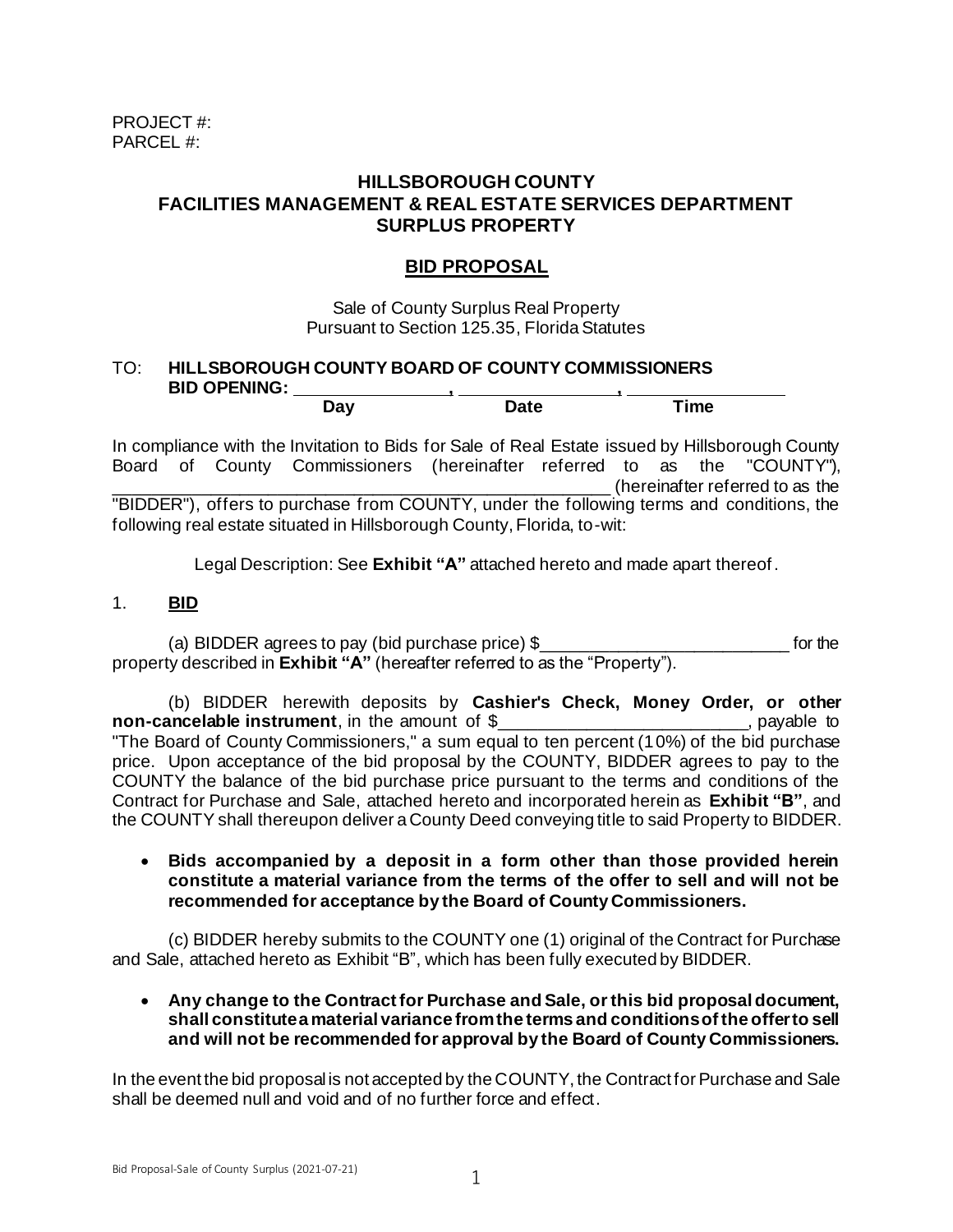(d) In the event the COUNTY accepts this bid proposal and BIDDER fails to close the sale for any reason other than those set forth in paragraphs 2, 4 and 6 of the Contract for Purchase and Sale, the deposit paid herewith shall be retained by the COUNTY as consideration for its acceptance of the bid proposal. The COUNTY may also be entitled to assert claims for damages pursuant to the terms of the Contract for Purchase and Sale. This bid proposal **may not** be withdrawn by BIDDER after bid opening; however, BIDDER shall be entitled to exercise all rights and remedies provided in the Contract for Purchase and Sale. In the event the COUNTY rejects this bid proposal, the deposit paid herewith shall be returned to BIDDER.

(e) **A MINIMUM BID PRICE HAS BEEN ESTABLISHED BY THE COUNTY FOR EACH PARCEL. ANY BID BELOW THE MINIMUM BID WILL NOT BE RECOMMENDED FOR APPROVAL BY THE BOARD OF COUNTY COMMISSIONERS. THE MINIMUM BID CAN BE FOUND ON THE COUNTY'S WEBSITE AT WWW.HILLSBOROUGHCOUNTY.ORG/EN/GOVERNMENT/REAL-ESTATE-AND-FACILITY-SERVICES/SURPLUS-COUNTY-LANDS OR YOU CAN CALL THE FACILITIES MANAGEMENT & REAL ESTATE SERVICES DEPARTMENT AT 813-272-5810.**

# 2. **DISCLAIMER OF WARRANTIES**

This Property is being sold in an "as is, where is, with all faults" condition without any representation or warranty whatsoever by the COUNTY, express or implied, including but not limited to any warranty as to fitness for a particular purpose or merchantability. The sale of this Property by the COUNTY will not serve to imply or warrant the approval of any zoning, land use, environmental or other regulatory approval which may be required to develop the Property or any adjacent lands owned or controlled by BIDDER.

# 3. **TITLE**

(a) The deed of conveyance from the COUNTY shall be in the form prescribed by Section 125.411(3), Florida Statutes, shall convey only the interest of the COUNTY in the Property covered by the deed, and shall not be deemed to warrant the title or to represent any other state of facts concerning the same.

(b) Pursuant to Section 270.11, Florida Statutes, all deeds of conveyance by the COUNTY prepared for the sale of surplus property shall contain the following described reservation: "Saving and reserving unto the COUNTY and its successors, title to an undivided three-fourths interest in all phosphate, minerals and metals that are or may be in, on, or under the Property and an undivided one-half interest in all petroleum that is or may be in, on, or under the Property." The BIDDER may, by checking the box at the end of this paragraph, request a release of said reservation.

#### (c) **THE BID PROPOSAL AND CONTRACT FOR PURCHASE AND SALE MUST BE EXECUTED BY THE SAME INDIVIDUAL OR ENTITY. THE PROPERTY DESCRIBED IN EXHIBIT "A" SHALL BE CONVEYED TO THE SAME INDIVIDUAL OR ENTITY.**

#### 4. **WAIVER OF CLAIMS AND DAMAGES**

BIDDER hereby waives, releases and forever discharges the COUNTY, its departments, employees, officers, commissioners, agents, attorneys and successors, from any and all claims, demands, damages, and causes of action, whether at law or in equity, now and in the future,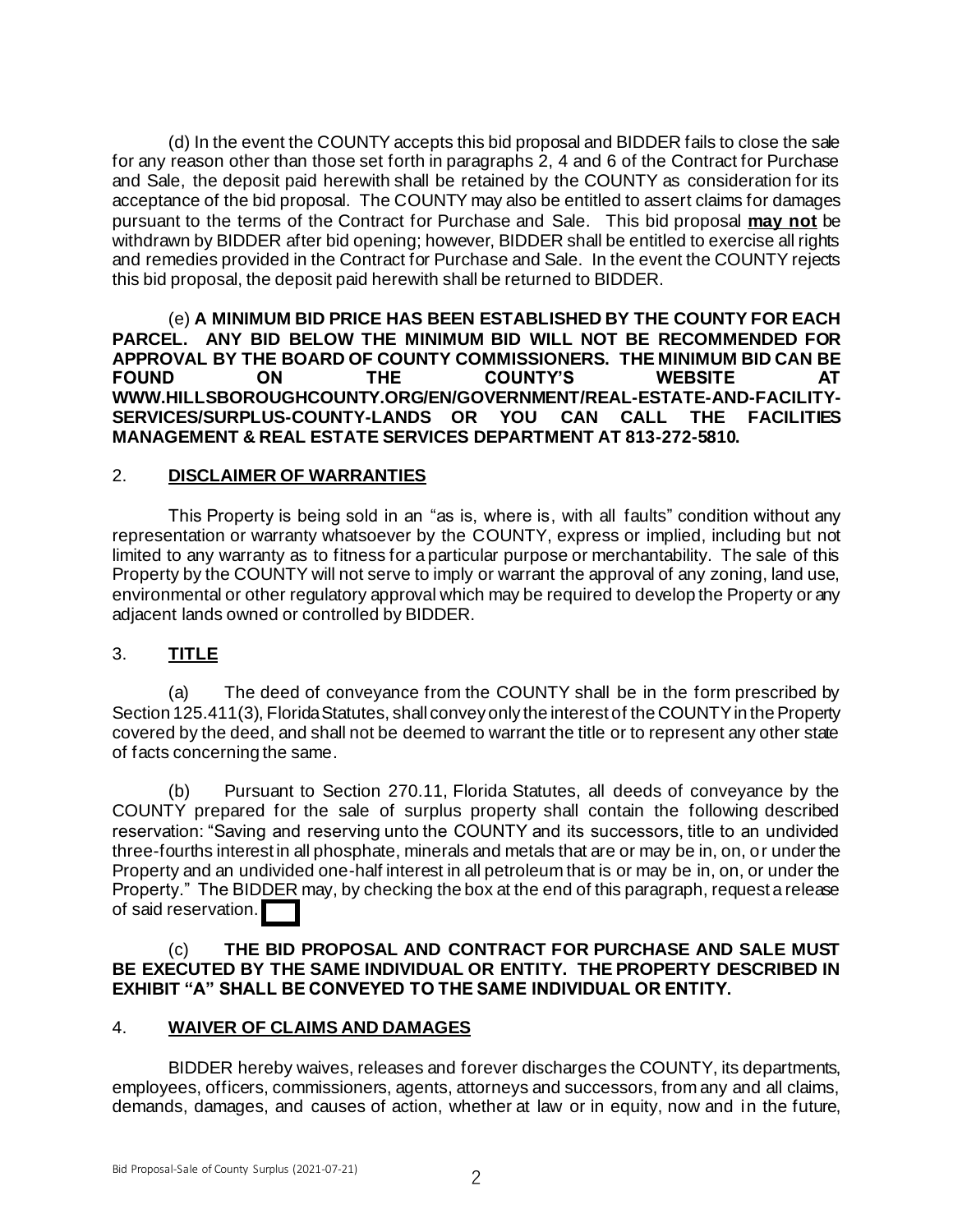including but not limited to any suit, debt due, sum of money, account, covenant, contract, controversy, agreement, promise, representation, restitution, tort, inverse condemnation, trespass, defamation, civil rights violation, attorney's fees, expert's fees and damages whatsoever, arising from the entry upon and inspection of the Property by BIDDER and his/her/its agents. This waiver of claims and damages expressly survives the termination of this bid proposal and any related Contract for Purchase and Sale.

# 5. **IDENTICAL BIDS**

In the event the COUNTY receives two (2) or more high bids which offer an identical purchase price, and which are conforming and acceptable in every other respect, the COUNTY will request a second bid proposal on the Property from said highest bidders for purposes of breaking the tie. No other bids will be accepted at that time.

# 6. **SPECIAL NOTICE REGARDING PROPERTY ACQUIRED BY A TAX DEED**

(a) If the COUNTY acquired the Property by way of a "Tax Deed", BIDDER understands this means that a deed was issued to the COUNTY under a statutory process because the prior property owner failed to pay the annual ad valorem taxes due on the Property**. If a mistake occurred in the Tax Deed process, the issuance of the Tax Deed to the COUNTY could be invalidated.** 

(b) The risk of the Tax Deed being invalidated can be eliminated by way of a "Quiet Title Action" naming the prior owner(s) of the Property. The COUNTY has not brought a Quiet Title Action or otherwise investigated the title to the Property.

(c) BIDDER may not be able to obtain title insurance or financing for the Property unless a Quiet Title Action is brought against the prior owner(s). The COUNTY encourages BIDDER to consult with an attorney regarding any questions about Tax Deeds and/or Quiet Title Actions.

**The Remainder of this Page Intentionally Left Blank**